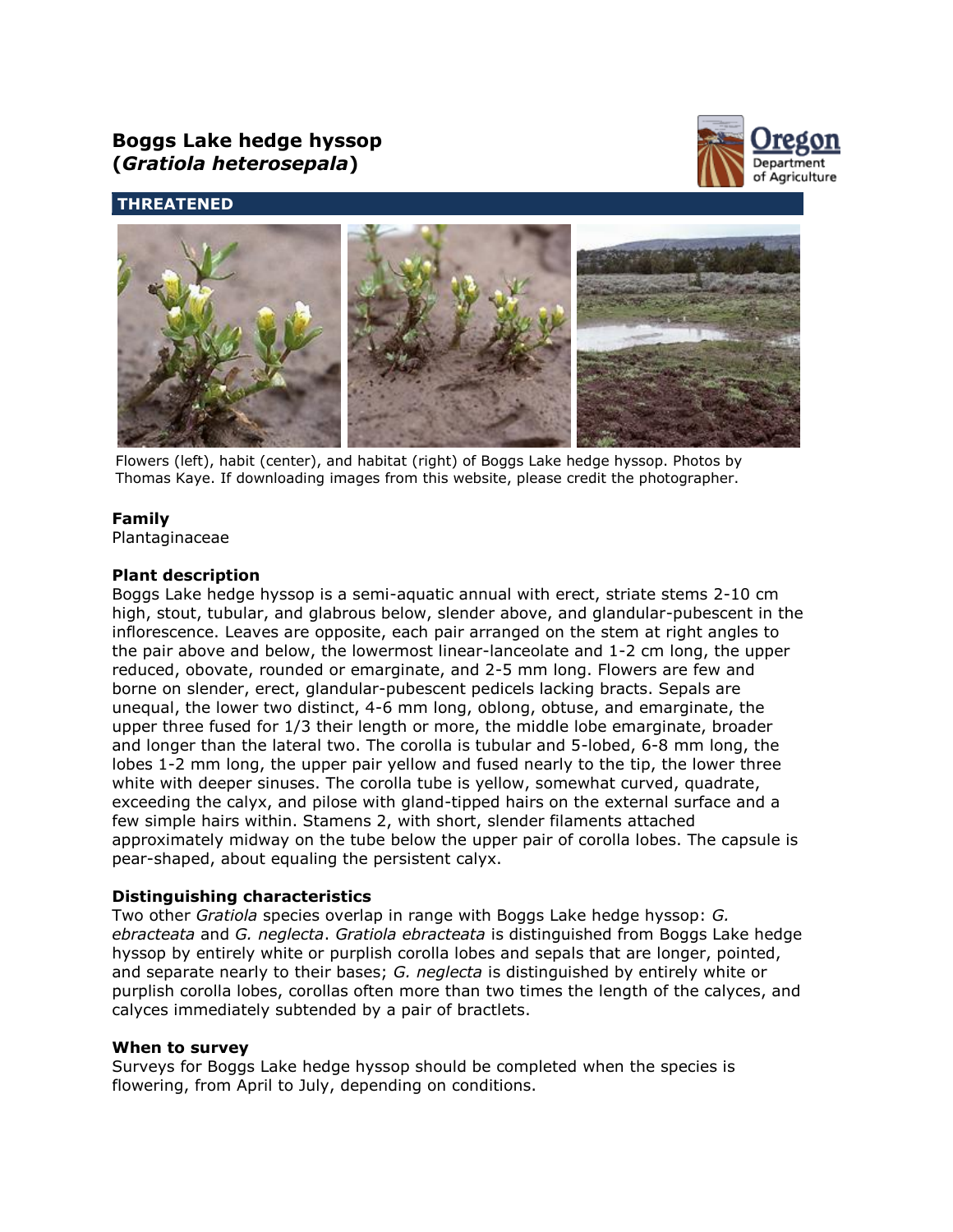## **Habitat**

Boggs Lake hedge hyssop occurs in vernal pools, marshy regions on the margins of reservoirs and lakes, and in human-made habitats including borrow pits and cattle ponds, most often in clay substrates. In Oregon, it occurs in seasonal wetlands within an area of open juniper and sagebrush at 1630 m (5360 ft).

Associated plant species at the Oregon site include *Downingia laeta*, *Eleocharis palustris*, *Epilobium pygmaeum*, *Marsilea vestita*, *Plagiobothrys scouleri*, *Psilocarphus brevissimus*, and *Veronica* sp. The most frequent associate of Boggs Lake hedge hyssop throughout its entire range is *Gratiola ebracteata*.

In California, wetlands containing Boggs Lake hedge hyssop occur among annual grassland, *Quercus* woodland, *Juniperus* woodland, or coniferous forest at elevations ranging from 8-1580 m (25-5170 ft).

#### **Range**

Boggs Lake hedge hyssop is known from only one occurrence in Oregon, in southern Lake county near the California border, within the Northern Basin and Range ecoregion.

The vast majority of Boggs Lake hedge hyssop sites occur in California. These are primarily concentrated within the Modoc Plateau, with two secondary areas of occurrence located in the southeastern and northeastern portions of the Sacramento Valley. The species also occurs within the Southern Sierra Foothills, Solano-Colusa, Lake-Napa, and Northwestern Sacramento Valley Vernal Pool Regions.

## **Oregon counties**

Lake

#### **Federal status**

Species of Concern

#### **Threats**

Habitat loss and degradation due to residential, commercial, and agricultural development is a major threat to this species. Additional threats include invasion by exotic weeds, particularly *Taeniatherum caput-medusae*; hydrological alterations such as excavation and damming; trampling by livestock; and road erosion. A number of Boggs Lake hedge hyssop occurrences are very small and are at risk of extirpation due to chance events.

#### **Conservation planning**

A U.S. Fish and Wildlife Service [Recovery Plan](http://www.fws.gov/sacramento/ES/Recovery-Planning/Vernal-Pool/es_recovery_vernal-pool-recovery.htm) for vernal pool ecosystems of California and Southern Oregon was released in 2005 and addresses conservation needs of Boggs Lake hedge hyssop.

#### **Did you know?**

Bogg's Lake hedge hyssop was first collected from Lake County, California in 1923 but it was not described until 1954. For decades, the species was known only from Boggs Lake, California, until a new California site was discovered in 1961, followed by discoveries of sites throughout California beginning in the late 1970s. The Oregon occurrence of Boggs Lake hedge hyssop was discovered in 1980.